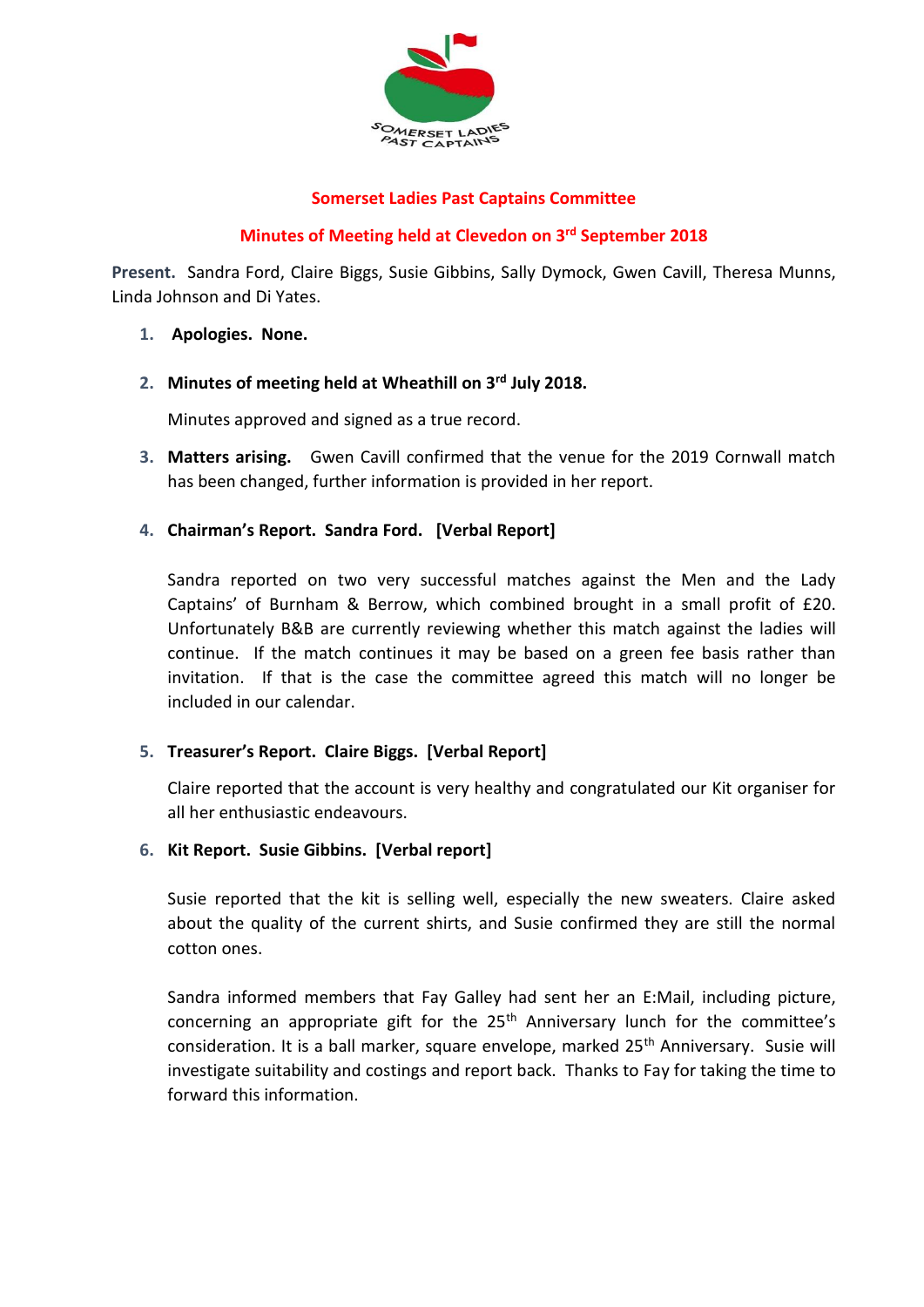# **7. Match Organiser's Report. Gwen Cavill. [Report previously circulated]**

Gwen confirmed all matches are now confirmed for 2019. Match documentation will be ready for discussion at our December meeting; especially clarity concerning the Cornwall match. If members could bring diaries to next meeting we can allocate Match Captains for 2019.

There was discussion to clarify the roles of lead for the matches and how best to induct a new person into the role. It was agreed that Gwen is the lead and she would continue to communicate with Linda to involve her in the transition for2020

Jan Scilly of Bath has kindly agreed to captain our last match of the season, due to committee members being unavailable.

## **8. Team Event 2018 and 2019. Susie Gibbins. [Letter and Form previously circulated]**

Our recent visit proved very successful and a lot was sorted at that time with the management. They have been so helpful and are very accommodating which gives confidence to the success of this event.

Discussion took place about the information to be provided to ladies on the day, including health and safety issues. Gwen Cavill will construct a "Rules of the Day" leaflet covering all these issues to be attached to the scorecards. Sandra will again update our version of scorecards to reflect the course SSS/CSS and teams of four.

The letter to delegates will be issued today by the Secretary, asking Delegates to forward the letter to all members at their clubs. On the 11<sup>th</sup> October Sally will place the forms on the website ensuring a level playing field for all members. Sandra will also mention the 11th October date to all attendees at the Autumn meeting.

Room allocation to be sorted by Susie once members requests have been received, In addition the hotel have agreed for us to have Lodges if necessary.

Nearest the Pin Bronze on  $3^{rd}$  hole; Nearest the Pin in 3 Bronze on  $12^{th}$  hole Nearest the Pin Silver in 2 on 15<sup>th</sup> hole, Nearest the Pin in 3 Silver on 9<sup>th</sup> 18<sup>th</sup> Nearest the Pin for both Silver and Bronze with a bottle of Prosecco as a prize.

Woodbury Park are hopefully providing 84 logo golf balls, which will be added to the goodie bag.

#### **9. Competition Secretary's Report. Theresa Munns. [Report previously circulated]**

Theresa confirmed the winner of the Summer meeting as Fay Galley and Jenny Hobbs.

Discussion took place about the Autumn meeting, and the fact that we currently only have 58 players, with the hope of an additional two players being found. Discussion took place about the prize money allocation for the Autumn meeting. Sandra proposed keeping the prize money as the same in 2017. Theresa Munns seconded. Proposal carried. It was felt that the prize money should be maintained at this level for as long as